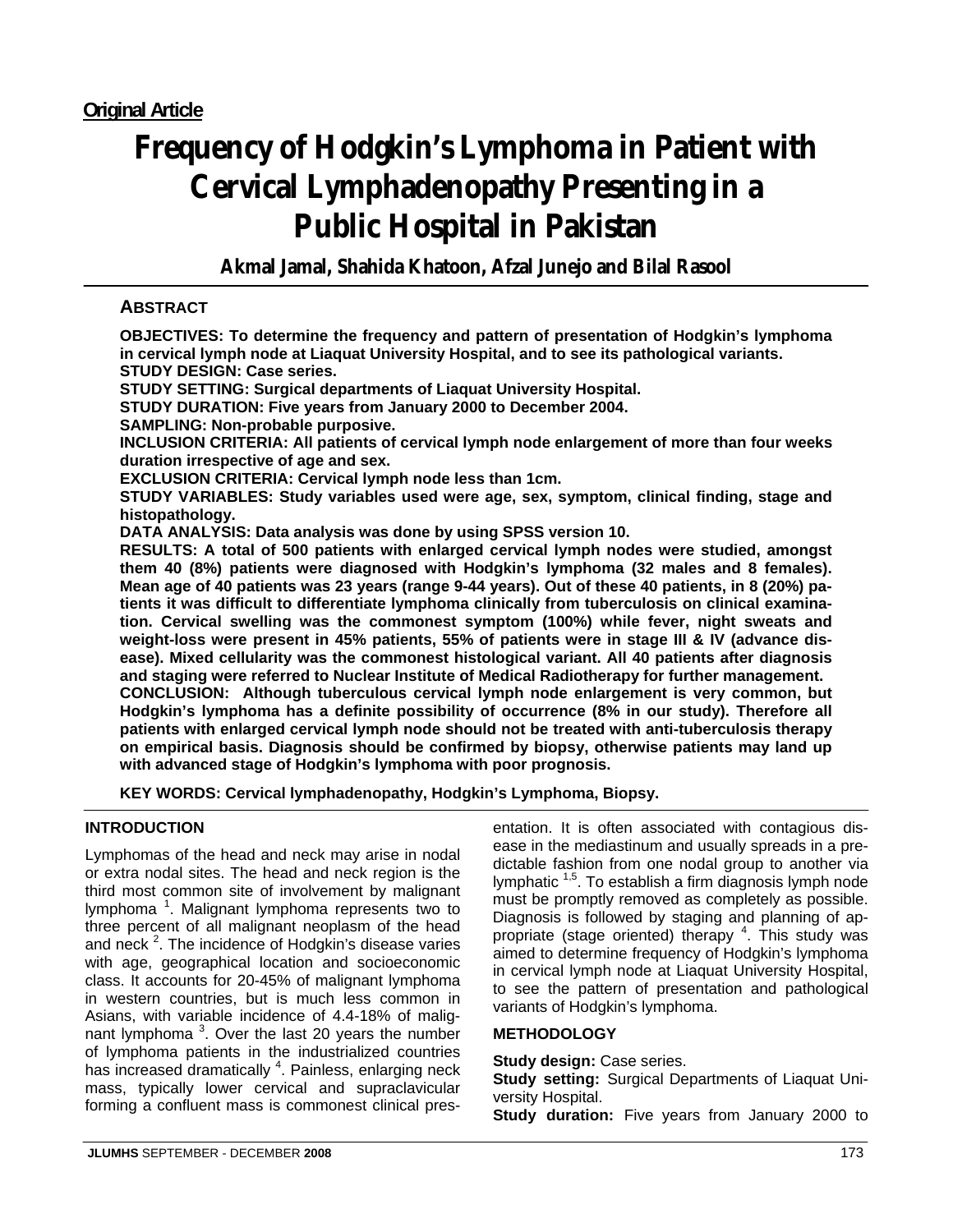#### **Frequency of Hodgkin's Lymphoma in Patient**

#### December 2004.

**Sampling:** Non-probable purposive.

**Inclusion criteria:** All patients of cervical lymph node enlargement of more than 4 weeks duration, irrespective of age and sex.

**Exclusion criteria:** Cervical lymph node less than 1 cm.

## **Data Collection Procedure**

All the patients who fulfilled the inclusion criteria were submitted for detailed history and thorough clinical examination after taking informed consent. All the patients were submitted for FNAC, while the final diagnosis of Hodgkin's lymphoma was done by biopsy (incision/excision). Patients with Hodgkin's lymphoma were investigated for staging purpose. Data were collected on specially designed proforma.

## **Study Variables**

Study variables used were age, sex, symptom, clinical finding, stage and histopathology.

## **Data Analysis**

Data analysis was done by using SPSS version 10.

## **RESULTS**

During this study a total of 500 patients of cervical lymphadenopathy were seen, 225 (45%) were males and 275 (55%) were females. Out of total 500 patients Hodgkin's lymphoma was diagnosed in 40 (8%) patients. Out of these 40 patients, 32 (80%) were males and 8 (20%) were females. Other pathological diagnoses in the remaining 460 patients were non-Hodgkin's lymphoma, tuberculosis, metastasis, chronic nonspecific lymphadenitis (**Table I**). Clinical presentation of 40 patients with Hodgkin's lymphoma is shown in table II. The mean age was 23 years (range 9–44). Painless cervical swelling of 12-18 months duration was the commonest symptom (100%). Anorexia was complained by 20 (50%) patients. Enlarged lymph nodes were discrete and rubbery (characteristic of Hodgkin's lymphoma) in 33 (82.5%) patients while in 7 (17.5%) it was difficult to differentiate clinically between Hodgkin's lymphoma and tuberculosis. Lymph nodes other than cervical (axillary, inguinal) were involved in 22 (55%) patients, mediastinal lymph nodes were enlarged (seen after investigation) in 19 (47.5%). Staging of Hodgkin's lymphoma was done according to Rappopart classification and majority of the patients (55%) were in advanced stage (stage 3 and 4) (**TABLE III**). Histopathology of 40 patients with Hodgkin's lymphoma showed mixed cellularity was the commonest histological variant in 18 (45%) patients, which, with other variances, are shown in **Table IV**. All 40 patients after diagnosis and staging were referred

to Nuclear Institute of Medical Radiotherapy for chemo-radiotherapy.

#### **TABLE I:**

## **PATHOLOGICAL LESIONS OF CERVICAL LYMPH NODES (n=500)**

| Pathology                          | No. of<br><b>Patients</b> | Per-<br>centage |
|------------------------------------|---------------------------|-----------------|
| Hodgkin's lymphoma                 | 40                        |                 |
| Non Hodgkin's lymphoma             | 34                        | 6.8             |
| Tuberculosis                       | 344                       | 68.8            |
| Metastasis                         | 51                        | 10.2            |
| Chronic non-specific lymphadenitis | 31                        | 6.2             |

**TABLE II:** 

## **CLINICAL PRESENTATION OF 40 PATIENTS WITH HODGKIN'S LYMPHOMA IN CERVICAL LYMPH NODE**

| <b>Symptom &amp; Findings</b> | No. of Pt  |  |
|-------------------------------|------------|--|
| Painless cervical swelling    | 40 (100%)  |  |
| Fever                         | 19 (45%)   |  |
| Night sweats                  | 19 (45%)   |  |
| Weight loss                   | 19 (45%)   |  |
| Anorexia                      | 20 (50%)   |  |
| Respiratory symptoms          | 8 (20%)    |  |
| Enlarged lower cervical LN    | 33 (82.5%) |  |
| Other cervical LN groups      | 27 (17.5%) |  |
| <b>Bilateral LN</b>           | 4 (10%)    |  |
| Axillary and inguinal LN      | 22 (55%)   |  |
| Splenomegaly                  | 9(22.5%)   |  |
| Hepatomegaly                  | 6(15%)     |  |
| Anemia                        | 18 (45%)   |  |

*LN=Lymph node*

## **TABLE III: STAGING OF 40 PATIENTS WITH HODGKIN'S LYMPHOMA IN CERVICAL LYMPH NODES**

| <b>Stage</b> | <b>No. of Patients</b> |
|--------------|------------------------|
| Stage 1      | 8(20%)                 |
| Stage 2      | 10 (25%)               |
| Stage 3      | 13 (32.5%)             |
| Stage 4      | 9(22.5%)               |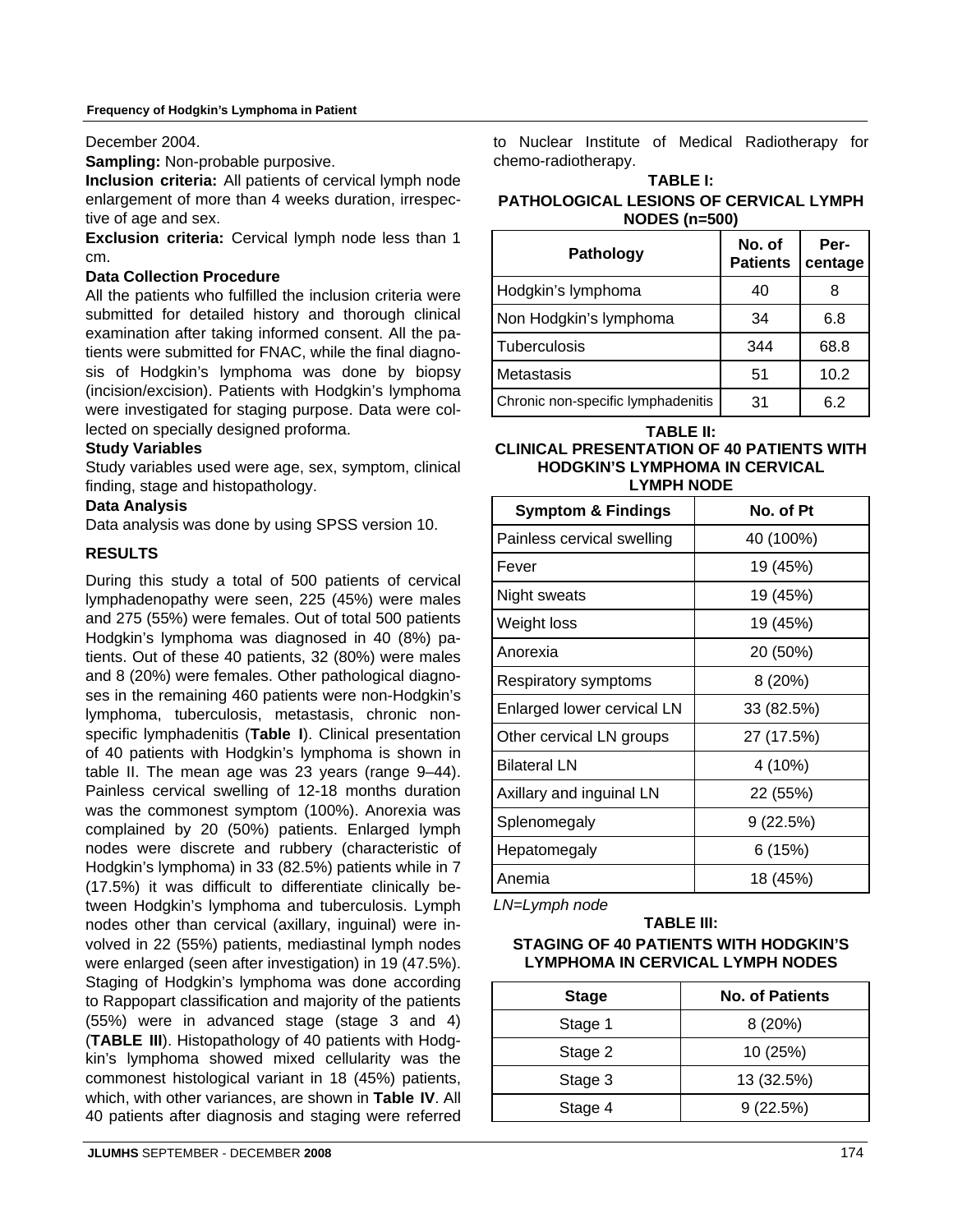| <b>TABLE IV:</b>                          |  |  |
|-------------------------------------------|--|--|
| PATHOLOGICAL VARIANTS IN 40 PATIENTS WITH |  |  |
| HODGKIN'S LYMPHOMA IN CERVICAL LYMPH      |  |  |
| <b>NODES</b>                              |  |  |

| <b>Pathological Type</b> | <b>No. of Patients</b> |  |
|--------------------------|------------------------|--|
| Mixed cellularity        | 18 (45%)               |  |
| l Nodular sclerosis      | 15 (37.5%)             |  |
| Lymphocyte predominant   | 4 (10%)                |  |
| Lymphocyte depleted      | 3(10.5%)               |  |

## **DISCUSSION**

Hodgkin's lymphoma is relatively rare and its incidence varies with geographical location. It accounts for 20-45% of malignant lymphomas in western countries. In this study the frequency of Hodgkin's lymphoma is 8% in cervical lymphadenopathy and is comparable with other Asian results  $4.4$ -18%  $3.6$ . Consistently low rates of Hodgkin's lymphoma in Asians suggest genetic resistance to disease development. Other risk factors may include smoking, environmental exposure to cancer causing agents or immunocompromised status<sup>7</sup>. Among other pathologies tuberculosis was the commonest cause of cervical lymphadenopathy. Same results were observed in other local studies but not internationally  $6,8$ . This may be due to some genetic resistance to Hodgkin's disease and because the frequency of tuberculosis is high in our country. Bimodal pattern was not observed in our patients (range 9–44 years), as in western studies  $9,10$ . However males were predominantly affected (80%) which is comparable with other studies  $6,11$ . Regarding clinical presentation cervical swelling was the commonest symptom which was present in 100% of patients, as observed in other studies  $70-100\%$   $^{3,6}$ . In our study 45% patients were in stage I & II (early diseases), while 55% of patients were in stage III & IV (advance diseases). It is very much comparable to other studies, Stark GL observed 36% in early stage, 64% in advance diseases while Hong et al, analyzed 34 patient of Hodgkin's lymphoma in Taiwan in 1992, revealing extremely high incidence (80.6%) of advance clinical stage (III and IV)  $12,13$ . In our study mixed cellularity was most common (45%) where as in other studies nodular sclerosis was more common (44–69%) 3,12,14.

## **CONCLUSION**

Tuberculous cervical lymph node enlargement is very common in our patients, Hodgkin's lymphoma has a definite possibility of occurrence (8% in our study). Therefore all patients with enlarged cervical lymphnode should not be treated with anti-tuberculosis therapy on empirical basis. Diagnosis should be confirmed by biopsy, otherwise patients may end up with advanced stage of Hodgkin's lymphoma and ultimately with poor prognosis.

## **REFERENCE**

- 1. Dubey SP, Sengupta SK, Kaleh LK, Morewaya JJ. Adult head and neck lymphoma in Papua New Guinea: A retrospective study of 70 cases. ANZ J Surg 1999; 69(11):778-81.
- 2. Mediros LJ, Waheed A. Special tumours of the head and neck region. Histopathology 2002; 41 (Suppl. 2): 473-93.
- 3. Lee MY, Tan TD, Fengs Al. Clinicopathological study of Hodgkin's lymphoma in a cancer centre in Taiwan. Clin Lab Haem 2005;(27):379-83.
- 4. Hiller E. Malignant Hodgkin's and Non Hodgkin's lymphomas. MMW Fortschr Med 2005 Mar 3;147 (9):31-4.
- 5. Mauch PM, Kalish LA, Kadin M, Coleman CN, Osteen R, Hellmans. Patterns of presentation of Hodgkin's disease, implications for etiology and pathogenesis. Cancer 1993 Mar 15;71(16):2062- 71.
- 6. Malik GA, Rehan TM, Bhatti SZ, Riaz JM, Hameed S. Relative frequency of different diseases in patient with lymphadenopathy Pak J Surg 2003;19(2):86-9.
- 7. Sally CG, Joe LH. Hodgkin's lymphoma in Asian. Incidence, pattern and risk factors in population based data. Leukemia Res 2002; 26:261-9.
- 8. Ojo BA , Buhari MO, Malami SA, Abdul Rahman MB. Surgical lymph node biopsies in university of Ilorin teaching hospital, Ilorin, Nigeria. Niger Postgrad Med J 2005; 12(4):299-304.
- 9. Donaldson SS. Hodgkin's disease. In: Voute PA, Barrette A, Bloom HJG, Lemerle J, Neidhardt Mk, eds. Cancer in children. 2<sup>nd</sup> (ed). Berlin; Springer Verlage, 1986: ch. 17.
- 10. Medeiros LJ, Greiner TC. Hodgkin's disease. Cancer 1995;75(1Suppl):357-69.
- 11. Quinones Avila Mdel P, Gonzalez-longoria AA, Admirand JH, Medeiros LJ. Hodgkin's lymphoma involving waldeyer ring: a clinico-pathologic study of 22 cases. Am J Clin Pathol 2005 May; 123(5): 651-6.
- 12. Stark GL, Wood KM, Jack F, Angus B, Stephen J, Proctor, et al. Hodgkin's disease in the elderly: a population based study. Br J Hematol 2002;119:432-40.